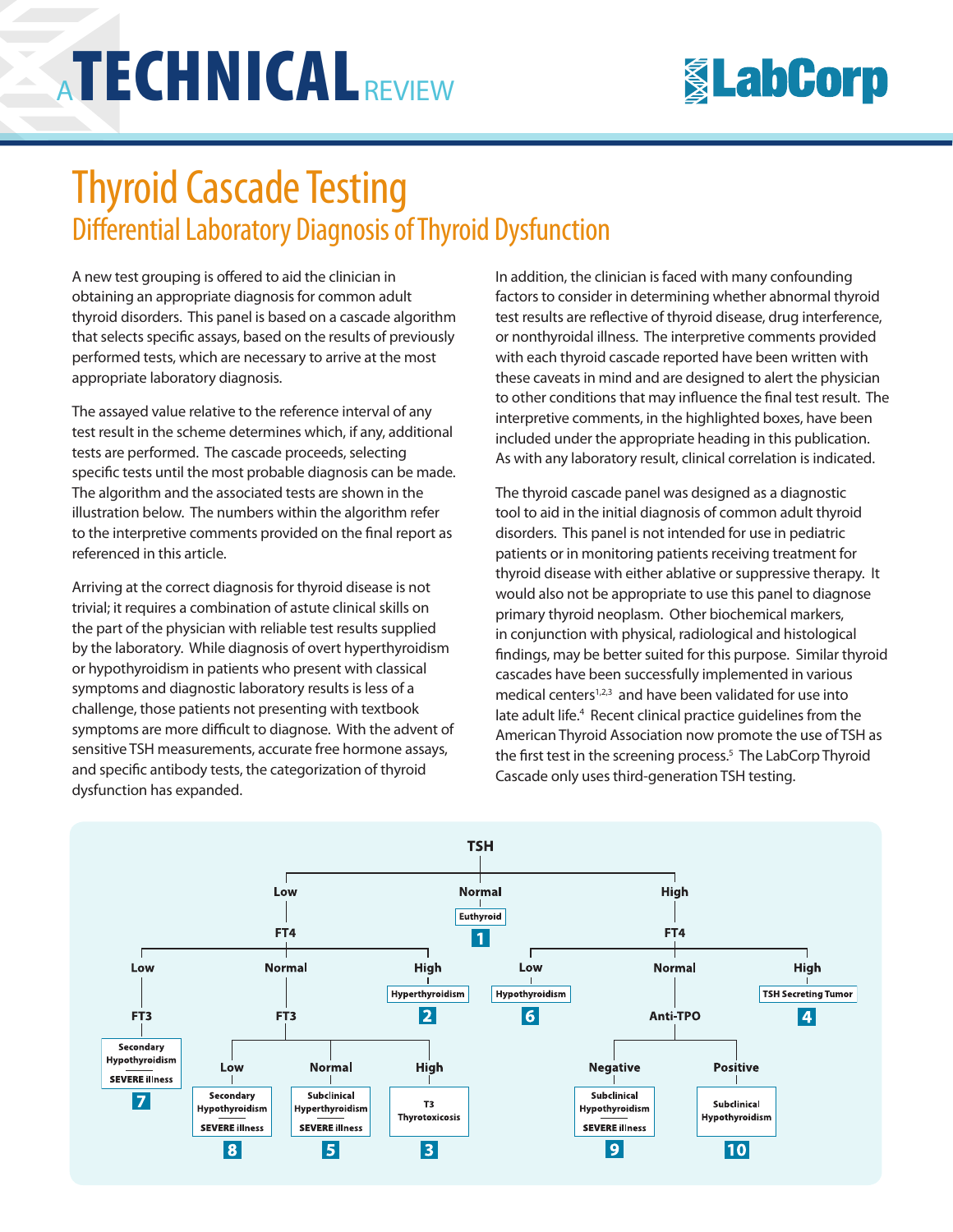The cascade begins with a third-generation thyroid-stimulating hormone (TSH) test. If the TSH result is normal, a euthyroid status is assumed and testing stops. Under these circumstances, the interpretive comment on the report would read:

**1** There is no apparent thyroid disorder. Additional testing is not indicated. In rare instances, **Secondary Hypothyroidism** has been reported in some patients with normal TSH values.

Additional testing is only performed if the initial TSH result is abnormally high or low.

### Hyperthyroidism

Hyperthyroidism denotes increased secretion of thyroid hormone from the thyroid gland, which leads to a clinical picture of thyrotoxicosis. The most common cause of hyperthyroidism is Graves' disease, which accounts for 60% to 90% of cases. Graves' disease results from the autologous production of antibodies directed against the TSH receptor. These autoantibodies, referred to as thyroid-stimulating immunoglobulin (TSI), cause continual stimulation of the thyroid to produce thyroxine (T<sub>4</sub>) and triiodothyronine (T<sub>3</sub>).<sup>6</sup> The laboratory hallmarks of hyperthyroidism include suppression of TSH, frequently to levels <0.01 mIU/L, and elevation of free thyroxine (FT $_{\rm 4}$ ).

**2** A low TSH with an elevated  $FT_4$  would be consistent with **Hyperthyroidism** in the appropriate clinical setting.

Greater than 85% of patients will also be positive for antithyroid peroxidase antibodies (anti-TPO).<sup>7</sup> Other causes of hyperthyroidism include transient leak from destructive thyroiditis (Hashimoto's thyroiditis) and excessive iodide intake. Thyrotoxicosis can also result from chronic oral thyroxine overmedication.<sup>8</sup> In patients with early Graves' disease and those with solitary or multinodular toxic goiters, the FT $_{\textrm{\tiny{4}}}$  may be within the normal reference interval, but the FT $_{\tiny 3}$  may be elevated. This condition is known as  ${\mathsf T}_{_{\boldsymbol 3}}$  thyrotoxicosis. $^{\text{8}}$ 

**3** A low TSH with a normal FT<sub>4</sub> and an elevated FT<sub>3</sub> would be suggestive of  $\mathsf{T}_\mathsf{3}$  **Thyrotoxicosis** in the appropriate clinical setting.

In rare instance, pituitary adenomas may cause thyrotoxicosis. This would represent an exception to the rule of suppressed TSH values reflecting hyperthyroid states. There are also nontumorous conditions resulting in inappropriate TSH secretion.<sup>8</sup>

**4** An elevation of TSH with an elevated  $FT_4$  has been associtated with **Inappropriate TSH Syndrome** of tumorous or non-tumorous origin. Clinical correlation would be indicated.

# Subclinical Hyperthyroidism

The prevalence of endogenous subclinical hyperthyroidism varies between 0.7% to 6%, depending on the region and age of the population.<sup>6</sup> This condition, characterized by low TSH values with normal amounts of circulating thyroid hormone, is most commonly caused by nodular goiter, especially in the elderly.

**5** A low TSH with a normal FT<sub>4</sub> and a normal FT<sub>3</sub> have been associated with **Subclinical Hyperthyroidism**. Similar values have also been associated with **Nonthyroidal Illness** in severly ill patients.

Very mild Graves' disease and overmedication with levothyroxine can also manifest laboratory findings consistent with subclinical hyperthyroidism.<sup>16</sup> Elderly patients with subclinical hyperthyroidism have been reported to be at increased risk for developing atrial fibrillation.<sup>17</sup>

## Hypothyroidism

Hypothyroidism most commonly results from primary gland failure, which accounts for 90% to 95% of all cases. Many of these patients show evidence of an autoimmune origin of thyroid failure, with >95% developing anti-TPO<sup>9</sup> and/or antithyroglobulin (anti-TG) antibodies. It is typically found in both atrophic and goitrous forms of Hashimoto's thyroiditis. The TSH level is usually very high (>15.0 mU/L) with depression of  $FT_{\rm 4}$  (<1.0 ng/dL).

**6** An elevation of TSH with a low FT<sub>4</sub> is suggestive of **Primary Hypothyroidism** in the appropriate clinical setting.

Hypothyroidism may also occur secondary to pituitary failure (secondary hypothyroidism) or as a result of hypothalamic (tertiary) suppression of thyrotropin-releasing hormone (TRH). These causes of hypothyroidism can typically be distinguished from autoimmune disease by the presence of low TSH and a resultant low FT<sub>4</sub>.

**7** A low TSH with a low FT<sub>4</sub> and a normal or low FT<sub>3</sub> has been associated with **Secondary Hypothyroidism** from the disease locus within the pituitary or hypothalamus. Similar values have also been associated with **Nonthyroidal Illness** in severely ill patients. Clinical correlation would be indicated.

#### **Or**

**8** A low TSH with a normal FT<sub>4</sub> and a low FT<sub>3</sub> have been associated with **Secondary Hypothyroidism** from the disease locus within the pituitary or hypothalamus. Similar values have also been associated with **Nonthyroidal Illness** in severely ill patients. Clinical correlation would be indicated.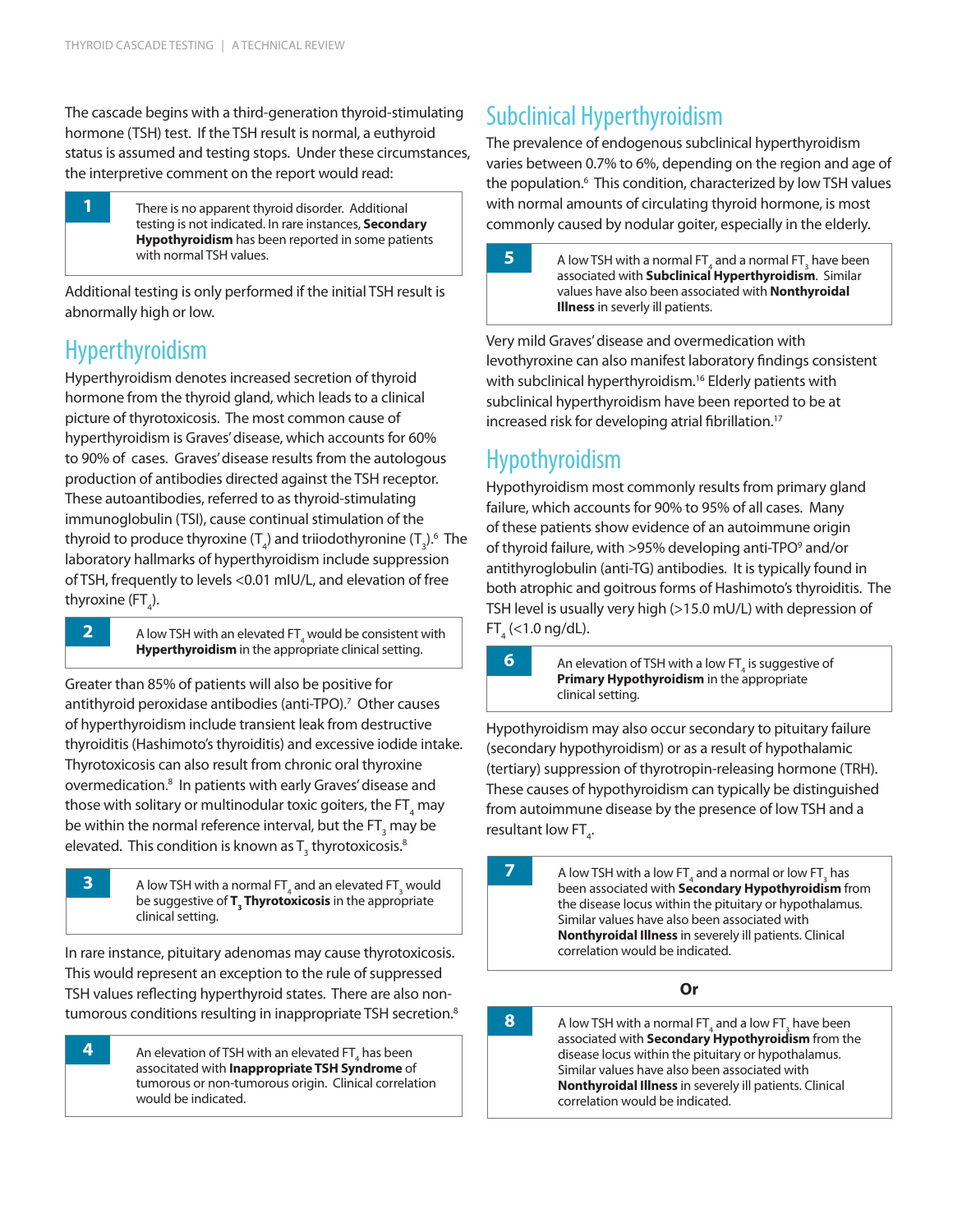Hypothyroidism can also occur from iatrogenic destruction of the thyroid gland (surgical ablation, radiation, 131I therapy), infiltrative processes (amyloid, lymphocytes, and scleroderma), or from end-stage Graves' disease.<sup>10</sup> In rare cases, genetic mutations of thyroid hormone receptors at the tissue level can produce symptoms of hypothyroidism due to resistance to thyroid hormone.

Congenital hypothyroidism, caused by improper fetal development of the thyroid, may be diagnosed through use of the filter paper spot procedure for neonates to measure thyroxine levels.<sup>9</sup>

#### Subclinical Hypothyroidism

The term "subclinical hypothyroidism" describes a population of patients who have normal circulating levels of thyroxine but with elevated TSH values.<sup>11</sup>

| Q | An elevation of TSH and normal $FT_a$ in the absence of     |
|---|-------------------------------------------------------------|
|   | antithyroid peroxidase antibody suggests Subclinical        |
|   | <b>Hypothyroidism.</b> Similar values have also been        |
|   | associated with <b>Nonthyroidal Illness</b> in severely ill |
|   | patients.                                                   |

Frequently, patients with this condition will be positive for anti-TPO.12 Various symptoms of classical hypothyroidism may be present or completely absent and are not reliable predictors of subclinical hypothyroidism.<sup>13</sup> Studies have indicated that the prevalence of subclinical hypothyroidism varies between 7% and 15% of the population older than age  $60^{12,13}$ ; but it may be found in younger individuals as well. Manifestations may include dry skin, cold intolerance, easy fatigability, and changes in lipid levels. These symptoms have been shown to improve with thyroid hormone replacement therapy.<sup>12</sup> Those patients diagnosed with subclinical hypothyroidism are at increased risk for developing overt hypothyroidism. This is especially true of patients who are positive for anti-TPO.

**10** An elevation of TSH with a normal FT<sub>4</sub> in the presence of antithyroid peroxidase antibody is suggestive of **Subclinical Hypothyroidism**.

Conversion rates for those who have elevated TSH values and detectable antibody vary from 5% to 20% per year.14,15

# Thyroid Dysfunction Associated with Pregnancy

Human chorionic gonadotropin (hCG) is a weak thyroid stimulator and peaks during the first trimester of pregnancy. This can sometimes result in a slight elevation of FT $_{\textrm{\tiny{4}}}$ . A slight depression of TSH may also be observed.<sup>18</sup> These levels generally return to normal during the second trimester of a healthy pregnancy.6 The thyroid stimulatory effect is exaggerated in patients with molar pregnancy, choriocarcinoma, or hyperemesis gravidarum.

Postpartum thyroid dysfunction occurs in 3% to 11% of women in the first year after childbirth.<sup>19</sup> This condition is defined by abnormal TSH and/or  $FT_{_4}$  results without prior history of thyroid disease or drugs known to influence circulating thyroid hormone levels. Postpartum women who are hyperthyroid are likely to become euthyroid without treatment. Those who are hypothyroid follow a more uncertain course with a higher risk of developing chronic thyroiditis.20 Several investigators have suggested measurement of antithyroid antibodies (anti-TPO and anti-TG) during the first trimester to identify those at increased risk of postpartum thyroiditis.<sup>18</sup>

#### Nonthyroidal Illness

The "sick euthyroid syndrome" is recognized as a cause of aberrant thyroid indices in a euthyroid state. This syndrome is most frequently observed in the hospitalized patient with nonthyroidal illness (NTI).<sup>16</sup> The absolute level of a thirdgeneration TSH result does not consistently distinguish NTI from true thyroid dysfunction. As high as 13% of patients hospitalized with acute illness may have abnormal thyroid hormone values. In most patients, the abnormalities are transient and return to normal after recovery from the acute illness. Lowering of thyroid hormone, specifically  $T_{3}$ , is an acute response to illness and a valuable calorie-sparing physiologic response, especially in patients with altered nutritional status.<sup>21</sup> It also serves to reduce the destructive protein breakdown that can occur in severe illness.16 It has been shown that critical illness can involve inhibition of the pituitary-thyroid axis, $22$  thus accounting for lowered TSH values in many patients with NTI. Conversely, some patients with NTI will exhibit elevated TSH values.23 In both circumstances, these patients will demonstrate normal FT<sub>4</sub> results; thus disparate TSH and FT<sub>4</sub> values may suggest a euthyroid state.<sup>24</sup>

The same phenomenon has been reported in patients with acute psychiatric illness such as schizophrenia, major affective disorder, paranoid disorder, and atypical psychosis.25 TSH is typically elevated along with normal to elevated FT $_{\tiny 4}$  values. Interestingly, thyroid gland treatment targeted to return TSH and FT $_{\scriptscriptstyle 4}$  levels to normal, have been shown to reverse psychiatric symptoms.26